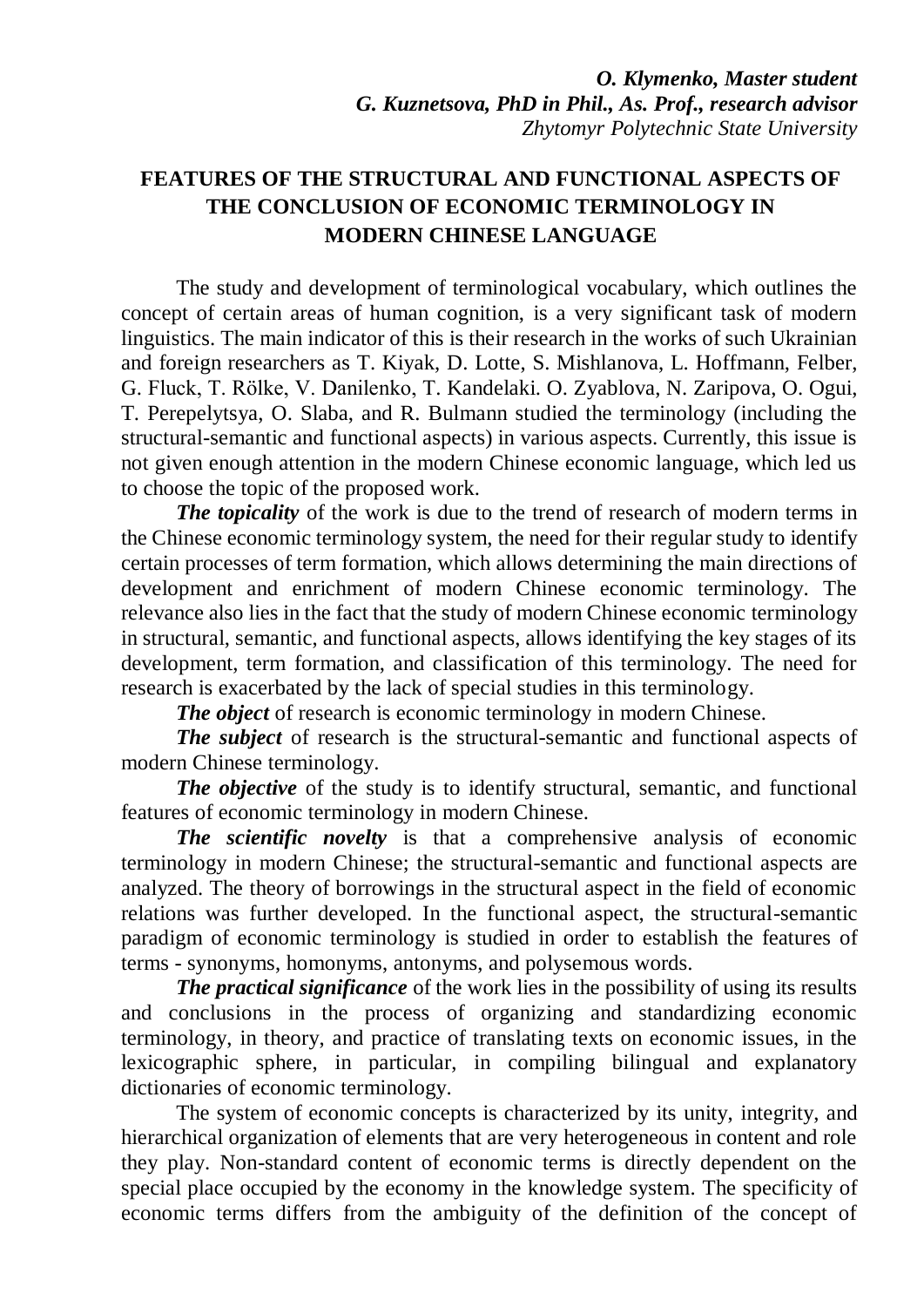"economy", from which we can observe that "the terminology of the economy is heterogeneous and includes both abstract basic terms and designations of specific areas of economic knowledge." Unlike the lexical units of other terminological systems, such as the exact sciences, economic terms are used in the speech of both professionals and the general public. One of the reasons for this phenomenon can be called the process of terminologizing the words of common language and determinologizing terms. In the context of economic development and the emergence of new realities, there is a growing interest in economic science in society, and as a result, the scope of economic terminology has gone far beyond professional communication.

From a genetic point of view, the vocabulary of the Chinese language can be divided into the following groups:

1) purely Chinese vocabulary;

2) phonetically or semantically adapted foreign language borrowings.

This classification seems to us the most justified for the Chinese language. It is worth dwelling on Japanese borrowings in Chinese vocabulary. According to various sources, most of the borrowings came from the Japanese language.

Also, one should not ignore such a modern phenomenon of the Chinese language as graphic borrowing. As a rule, graphically borrowed from English abbreviations and multicomponent terms of the native language – a tracing of the full English term - come into synonymous relations. For example: ATM  $\frac{1}{N}$  [ATM jī] – 自动取款机 [zìdòng qǔkuǎnjī] – ATM; GNP – 国民生产总值 [guómín shēngchǎn zǒngzhí] – gross national product; GDP – 国内生产总值 [guónèi shēngchǎn zǒngzhí] – gross domestic product. Today, print publications often use English abbreviations or combined abbreviations that contain hieroglyphs and letters of the English alphabet.

Among other methods of forming economic terminology should be a distinguished phonetic adaptation. Phonetic adaptation - is the borrowing of a foreign word in a similar language source phonetic and semantic form. In this case, usually, the phonetic structure of the word changes somewhat: there is an adaptation of the sound composition of the borrowed word following the peculiarities of the phonetics of the receptor language. The penetration of words from other languages into Chinese in different historical periods is since the people enter into economic, cultural, and political ties with other peoples. Phonetic adaptation of foreign terms is a special way to replenish vocabulary. Among the phonetically adapted borrowings, we can distinguish a subgroup of so-called "forced borrowings", which contain proper names (some scholars refer to such tokens as eponyms), currency names and can not be transformed, for example, 道琼斯股票指数 [dàoqióngsī gǔpiào zhǐshù] – Dow Jones index – 纳斯达克 指数 [nàsīdákè zhǐshù] – NASDAQ; 菲利普斯曲线 [fēilìpǔsī qūxiàn] – Philip's curve. Many terms are borrowed from English, even when there are no less accurate Chinese equivalents. The analysis of terminological units showed the presence among phonetic borrowings of the group of so-called inappropriate borrowings, which, in our opinion, can be successfully replaced by the native language, for example, the term "firm" or "company" can be expressed purely Chinese, and has three phonetic adapted tracings: 公司 [gōngsī], 公班牙 [gōngbānyá]. Similarly, the term "merchant" may have two purely Chinese synonyms